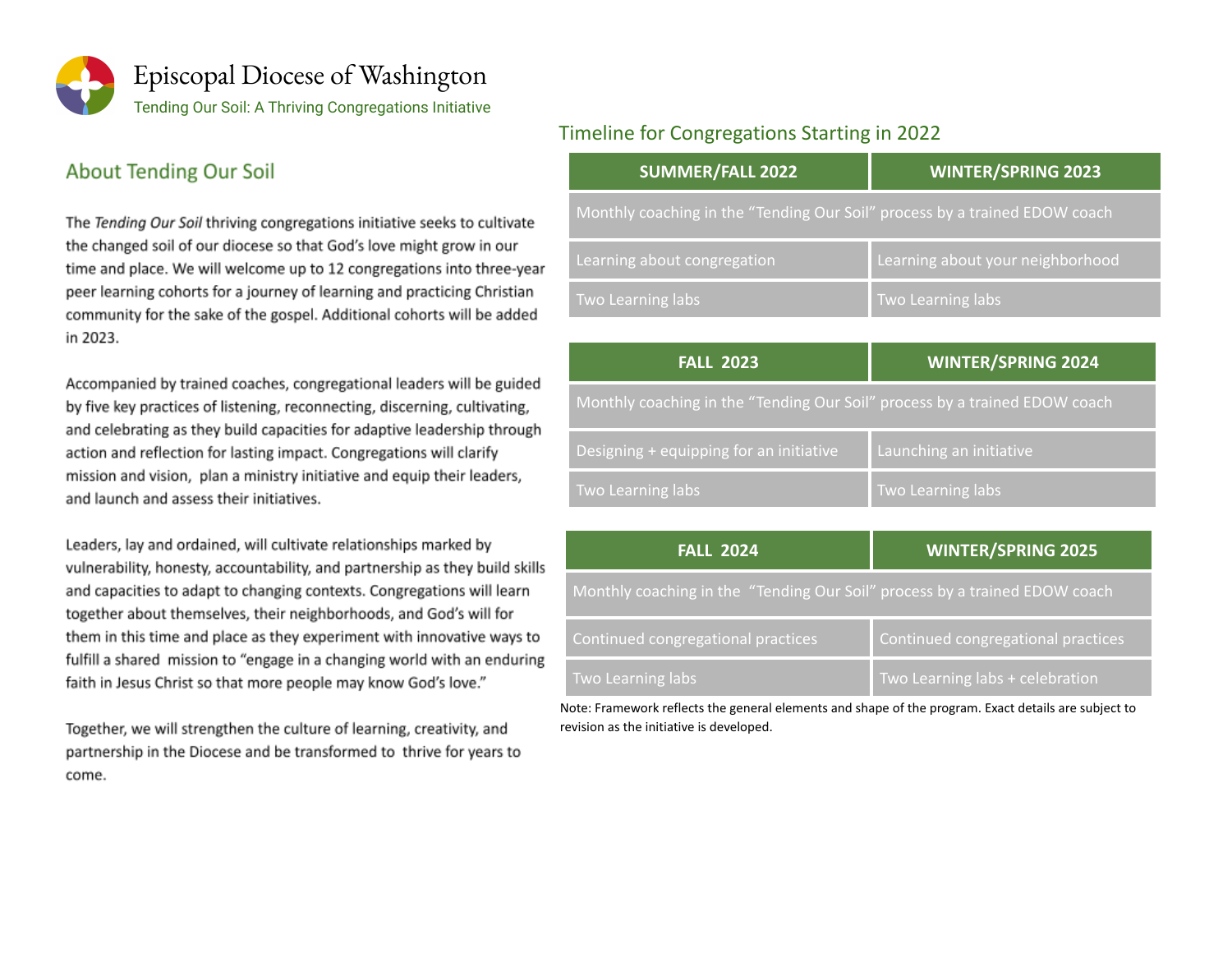# Five Key Practices in the Tending Our Soil Process

These steps build on one another and are designed to repeat in various forms to become habits that shape ongoing congregational life.

| <b>Five Key Practices</b>                                                                                                                                                                                                                                                                                                                                                                                                                                                                                                | <b>Activities May Include</b>                                                                                                                                                   |
|--------------------------------------------------------------------------------------------------------------------------------------------------------------------------------------------------------------------------------------------------------------------------------------------------------------------------------------------------------------------------------------------------------------------------------------------------------------------------------------------------------------------------|---------------------------------------------------------------------------------------------------------------------------------------------------------------------------------|
| Listen<br>The foundation of the process is listening to God, ourselves, and the world around us. Listening will<br>help us (re)discover our neighborhoods, learn about the place and people to whom God has called<br>us and notice what God is up to among us and in our neighborhoods. Drawing on Ignatian practices<br>of the Examen, leaders will look honestly at parish health and ministries and their context and share<br>experiences of fruitfulness and struggle.                                             | Parish vital signs assessment<br>Lectio Divina<br>Listen to the church community<br>Listen to neighbors (MissionInsite)<br>Clarify mission and vision<br>$\bullet$              |
| <b>Reconnect</b><br>As we listen to God, ourselves, and others, we will dig deep to reconnect with God's dream for our<br>community and the world. In this process of reconnecting we will explore Episcopal tradition, core<br>theological beliefs, and polity. We will identify gaps between our lived reality and God's dream and<br>confess before a loving God who meets us in our failure. Confessing the reality of the world and<br>complicity in broken structures, will free us to hear God's purposes afresh. | Tell our story + God's story<br>See the world through God's eyes<br>Reclaim core practices<br>$\bullet$<br>Identify opportunities<br>$\bullet$<br>Liturgy of confession         |
| <b>Discern</b><br>Again, drawing on Ignatian spirituality, we will listen faithfully for where the Holy Spirit is leading us<br>to new action, naming the gifts, Christian practices, and opportunities unique to our parishes and<br>dreaming wildly about fresh possibilities to claim God's abundance. The discernment process will be<br>rooted in the intersection of the stories of God, stories of us, and the stories of our neighbors.                                                                          | Practice discernment<br>Identify project focus<br>$\bullet$<br>Neighborhood engagement<br>$\bullet$<br>Identify goals, strategies, ministry priorities<br>Liturgy of commitment |
| <b>Cultivate</b><br>We will cultivate the soil of our communities, saying yes to God's call by clarifying our mission and<br>vision, adopting a path of discipleship, planning and launching or redesigning a ministry in daring<br>ways, and equipping our leaders to engage that ministry with measurable goals and a demonstrated<br>investment of time, talent, and treasure.                                                                                                                                        | Implement a path of discipleship<br>Engage design thinking<br>Equip & commission leaders<br>$\bullet$<br>Engage neighbors<br>$\bullet$<br>Experiment, with feedback loops       |
| <b>Celebrate</b><br>We will witness and share the movement of the Holy Spirit in our midst, and at key intervals<br>celebrate failure and success as we grow capacities to learn and live God's mission. Key learnings will<br>be shared throughout the Diocese of Washington and the Episcopal Church.                                                                                                                                                                                                                  | Witness to God's mission<br>Give thanks to God<br>$\bullet$<br>Share new stories of God and Us.                                                                                 |

## What Will We Receive and What Is Our Commitment?